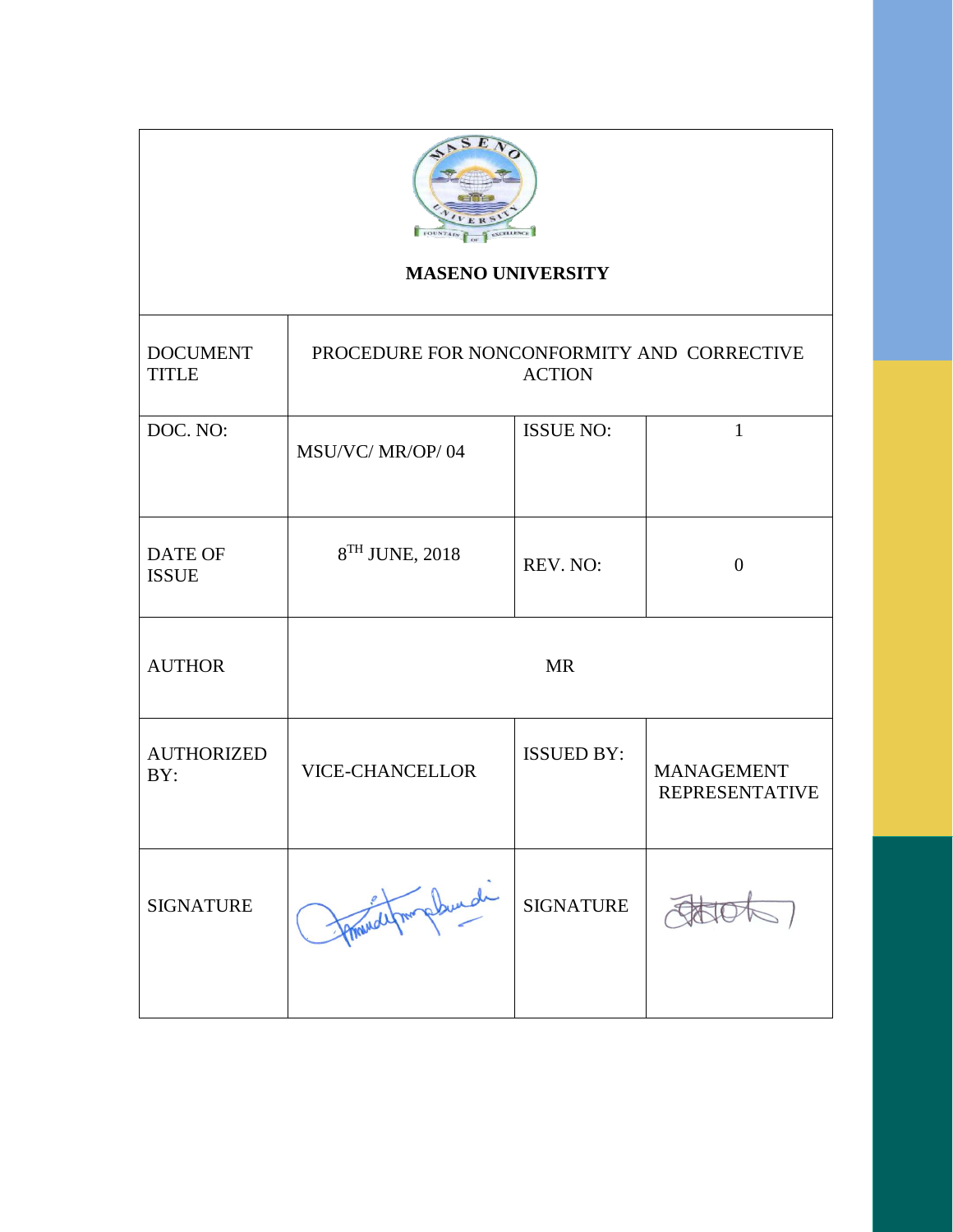| <b>DOCUMENT</b>      | PROCEDURE FOR NONCONFORMITY AND CORRECTIVE |                  |  |
|----------------------|--------------------------------------------|------------------|--|
|                      | <b>ACTION</b>                              |                  |  |
| DOC. NO.             | MSU/VC/ MR/OP/04                           | <b>ISSUE NO:</b> |  |
|                      |                                            |                  |  |
| <b>DATE OF ISSUE</b> |                                            | <b>REV. NO:</b>  |  |
|                      | $8TH$ JUNE, 2018                           |                  |  |

| #              | Date                       | <b>Details of Change</b> |                                                                                                   | <b>Authorization</b> |
|----------------|----------------------------|--------------------------|---------------------------------------------------------------------------------------------------|----------------------|
|                | $(dd\text{-}mm\text{-}yy)$ | Page                     | Clause/sub clause                                                                                 | Title                |
| 1              | 08/06/2018                 | 1                        | Inclusion of author and title in addition to<br>change of document number to<br>MSU/VC/MR/OP/04   | <b>VC</b>            |
| $\overline{2}$ | 08/06/2018                 | $\overline{2}$           | Inclusion of page and title column in the<br>table                                                | <b>VC</b>            |
| 3              | 08/06/2018                 | $\overline{2}$           | Clause 0.2 Amended to include soft copy on<br>the University website only                         | <b>VC</b>            |
| 4              | 08/06/2018                 | 3                        | 3.0 Reference to ISO 9001:2015 and ISO<br>9000: 2015 Standards and addition of<br>MSU/VC/MR/OP/01 | <b>VC</b>            |
| 5              | 08/06/2018                 | 3                        | 4.1 Inclusion of nonconformity under terms<br>and definition                                      | <b>VC</b>            |
| 6              | 08/06/2018                 | $\overline{4}$           | 4.2 Change of Student Welfare (SW) to<br>Student Affairs (SA).                                    | <b>VC</b>            |
| $\overline{7}$ | 08/06/2018                 | $\overline{4}$           | 5.0 addition of HoDs to oversee the process<br>of corrective actions.                             | <b>VC</b>            |
| 8              | 08/06/2018                 | 4 and 5                  | 6. Consolidation of nonconformity and<br>corrective action processes.                             | <b>VC</b>            |
| 9              | 08/06/2018                 | All                      | Change of font type and size                                                                      | <b>VC</b>            |

## **0.2 DOCUMENT DISTRIBUTION**

This quality management procedure is available on the Maseno University Website for authorized users.

## **1. PURPOSE**

The purpose of this procedure is to ensure that:

- i) Nonconforming Products or Services are identified and controlled to prevent their unintended use or delivery.
- ii) Corrective action is taken to enhance adherence to QMS.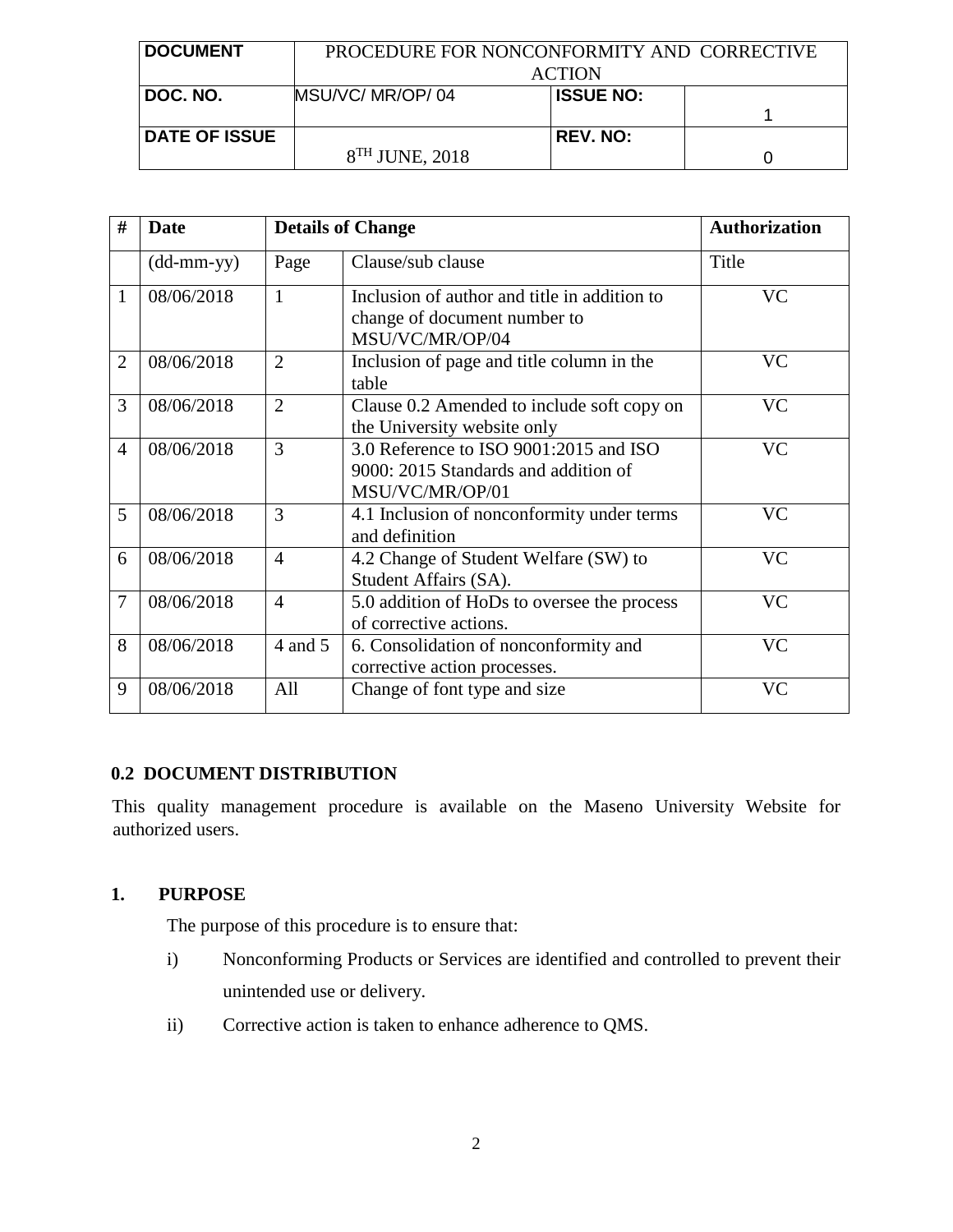| <b>DOCUMENT</b>      | PROCEDURE FOR NONCONFORMITY AND CORRECTIVE |                  |  |
|----------------------|--------------------------------------------|------------------|--|
|                      | <b>ACTION</b>                              |                  |  |
| DOC. NO.             | MSU/VC/MR/OP/04                            | <b>ISSUE NO:</b> |  |
|                      |                                            |                  |  |
| <b>DATE OF ISSUE</b> |                                            | <b>REV. NO:</b>  |  |
|                      | $8TH$ JUNE, 2018                           |                  |  |

### **2. SCOPE**

This procedure applies to all nonconforming products or services including both internally and externally provided in addition to those arising from customer complaints throughout Maseno University Quality Management Systems.

## **3. REFERENCES**

- 3.1 ISO 9001:2015 Quality Management Systems requirements
- 3.2 ISO 9000:2015- Quality Management Systems –Fundamentals and vocabulary
- 3.3 Control Documented Information Procedure (MSU/VC/MR/OP/01)

## **4. DEFINITIONS OF TERMS & ABBREVIATIONS**

#### **4.1 Definitions of Terms Used:**

For the purpose of this procedure the following terms shall apply in addition to those

already defined in the Maseno University Quality Manual and MSU/VC/MR/OP/02:

**Non-conforming product:** Maseno University tangible products (certificates, publications, farm products, patents etc) or intangible products (services e.g. teaching, training, consultancies, etc) which do not conform to the relevant product or service requirements.

**Non conformity:** Non fulfilment of a requirement

**Corrective action:** Actions taken to eliminate the cause of an identified non conformity in order to prevent recurrence

**Audit**: Systematic and independent assessment of MSU quality activities to determine the extent to which they meet requirements and are effective

**Product requirements:** Customer defined, statutory and regulatory plus any other requirements determined by Maseno University specific to the product or service.

#### **4.2 Abbreviations and Acronyms**

**VC -** Vice-Chancellor

**DVC AFD** – Deputy Vice-Chancellor, Administration, Finance and Development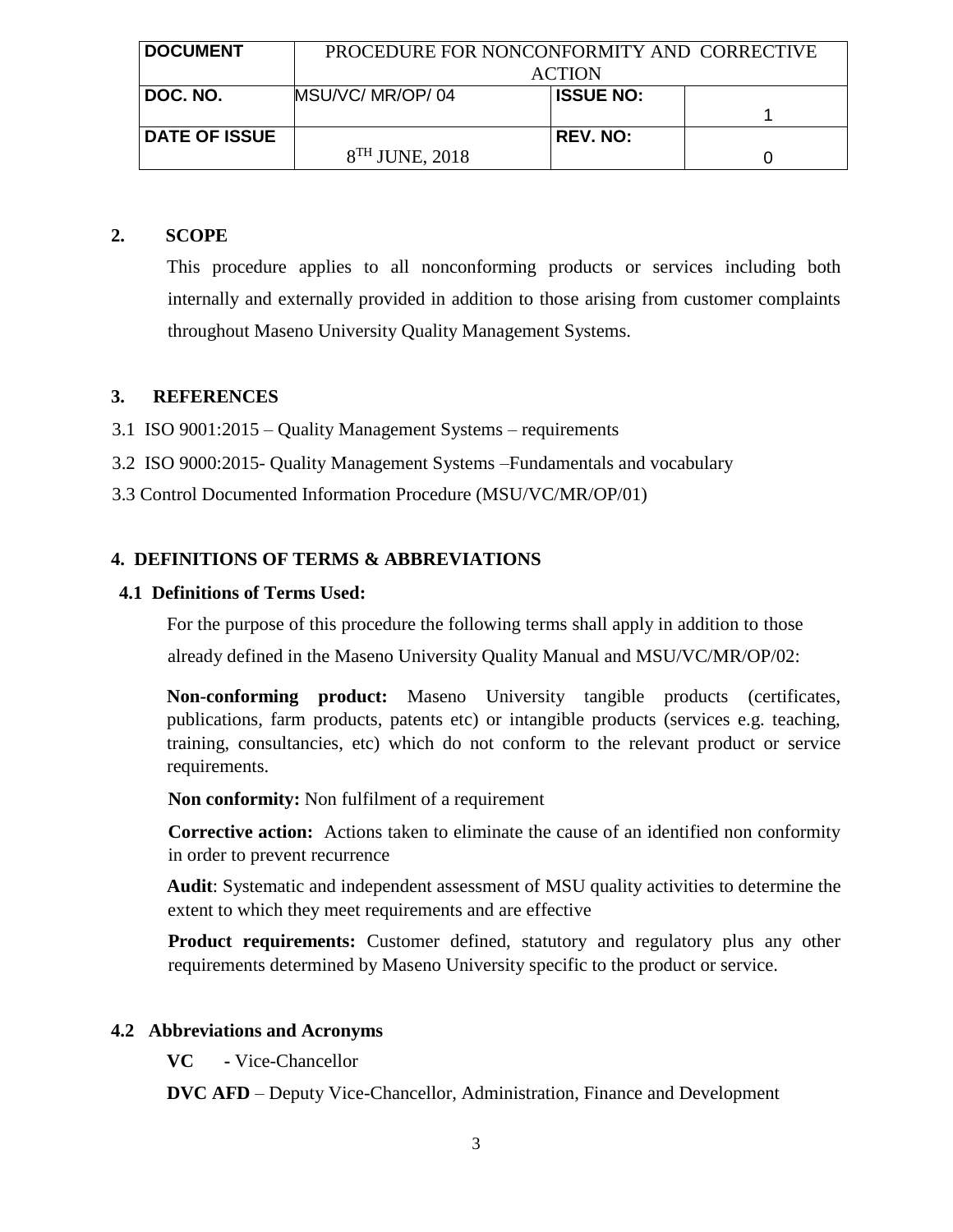| <b>DOCUMENT</b>      | PROCEDURE FOR NONCONFORMITY AND CORRECTIVE |                  |  |
|----------------------|--------------------------------------------|------------------|--|
|                      | <b>ACTION</b>                              |                  |  |
| DOC. NO.             | MSU/VC/MR/OP/04                            | <b>ISSUE NO:</b> |  |
|                      |                                            |                  |  |
| <b>DATE OF ISSUE</b> |                                            | <b>REV. NO:</b>  |  |
|                      | $8TH$ JUNE, 2018                           |                  |  |

#### **HOD** – Head of Department

**MR** – Management Representative

**MSU** --Maseno University

**PR** – Public Relations

**QMS** – Quality Management System

**SA** – Student Affairs

#### **5. RESPONSIBILITIES**

The MR shall ensure the effective implementation of this procedure together with HoDs who shall oversee the corrective action process.

#### **6. METHOD**

#### **6.1 Identification and recording of nonconformities**

- 6.1.1 Nonconformities shall be identified during internal (1st party) audits, supplier (2nd party) audits or external (3rd party) audits, complaints and during routine monitoring and evaluation of processes.
- 6.1.2 Nonconformities identified during internal audits conducted as per MSU/VC/MR/OP/02 Internal quality audit procedure shall be recorded by the internal auditors in the CAR forms and summarized in the audit reports by the MR.
- 6.1.3 Nonconformities identified during external audits shall be compiled by MR and forwarded to respective Departments/sections for action.

#### **6.2 Review and evaluation of nonconformities**

- 6.2.1 The HODs shall review nonconformities identified in their functions as contained in the raised CARs following internal and external audits as provided in the procedure for internal quality audits.
- 6.2.2During reviews, the HODs shall coordinate determination of the root causes of the identified Nonconformity and update the same in the applicable form.
- 6.2.3 The HODs shall then take action to ensure that the nonconformities do not recur.